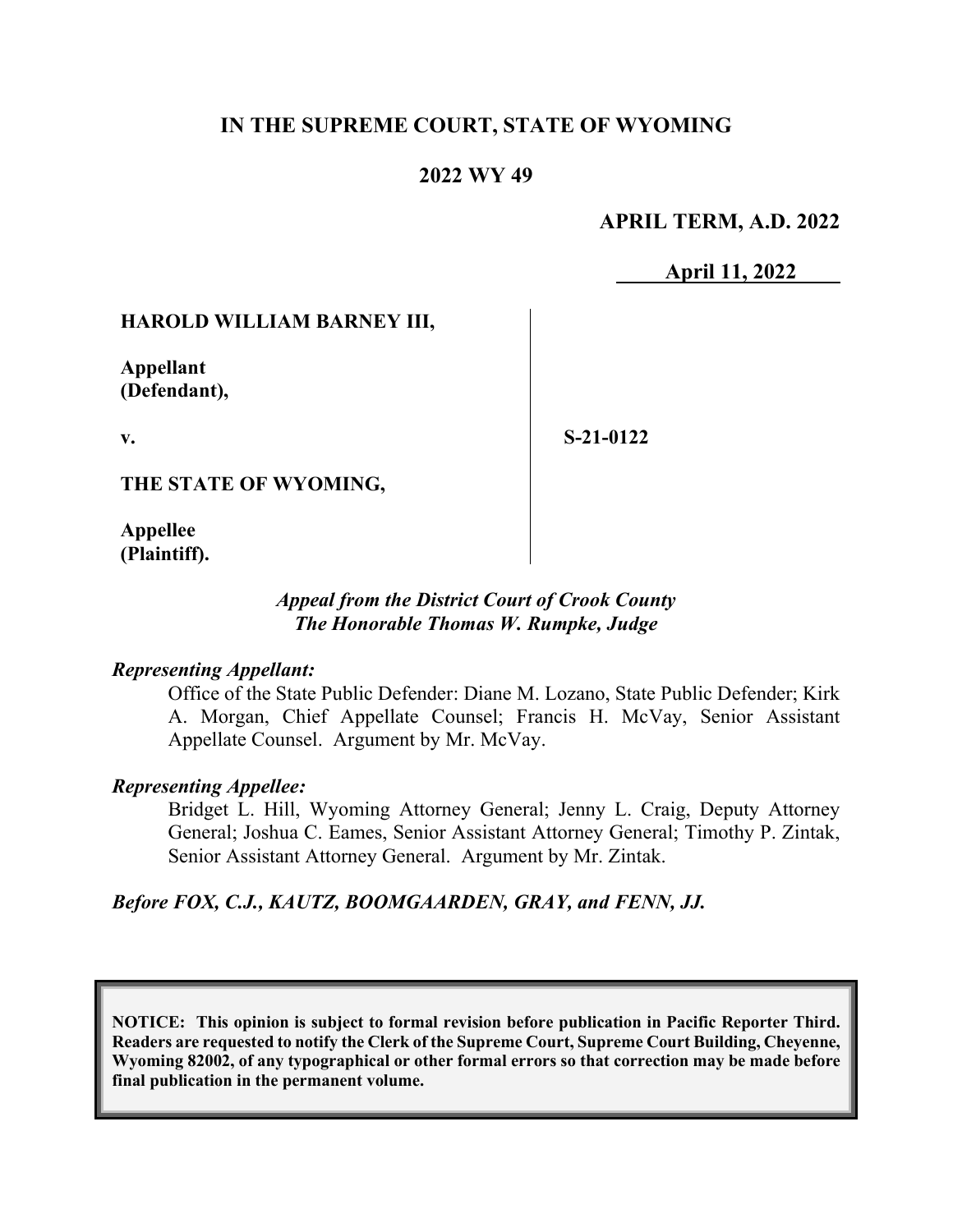#### **BOOMGAARDEN, Justice.**

[¶1] Harold William Barney III entered conditional guilty pleas to possession of marijuana, aggravated fleeing or attempting to elude, reckless endangering, and interference with a peace officer. He reserved his right to appeal the district court's denial of his motion to suppress. On appeal Mr. Barney challenges the constitutionality of his traffic stop under the Fourth Amendment to the United States Constitution. We affirm.

### *ISSUES*

[¶2] The dispositive issues are:

I. Did Mr. Barney waive his Fourth Amendment claim by filing an untimely motion to suppress?

II. Did the district court err in denying Mr. Barney's motion to suppress?

### *FACTS*

[¶3] Around 4:36 p.m. on January 5, 2020, Crook County Sheriff's Office Sergeant Daniel Bush initiated a traffic stop after seeing a Nissan Rogue driving over the speed limit on Highway 585. He activated his body camera to record the traffic stop.

[¶4] Sergeant Bush explained to the driver, Mr. Barney, that he pulled him over for speeding. Mr. Barney volunteered his driver's license and an Enterprise rental car pamphlet. Sergeant Bush asked Mr. Barney about his travel plans and whether he had any weapons or anything illegal in the car. Mr. Barney said he did not.

[¶5] When Sergeant Bush returned to his patrol car, he opened the Enterprise pamphlet and realized it contained no rental agreement so he returned to the Nissan Rogue and asked Mr. Barney if he had a copy. Mr. Barney said Enterprise had not given him any additional paperwork and then began searching his phone for an email from Enterprise.

[¶6] Five minutes into the stop, Mr. Barney showed Sergeant Bush his phone and stated that all he had was a reminder email. Sergeant Bush said he needed to see the rental agreement to ensure Mr. Barney legally possessed the rental car. As Mr. Barney continued searching his phone, Sergeant Bush asked him more travel plan questions. After a couple minutes, Mr. Barney stated he had his reservation, identification, and membership information, but he could not find the email Sergeant Bush needed and offered to call Enterprise himself. Sergeant Bush did not take him up on his offer.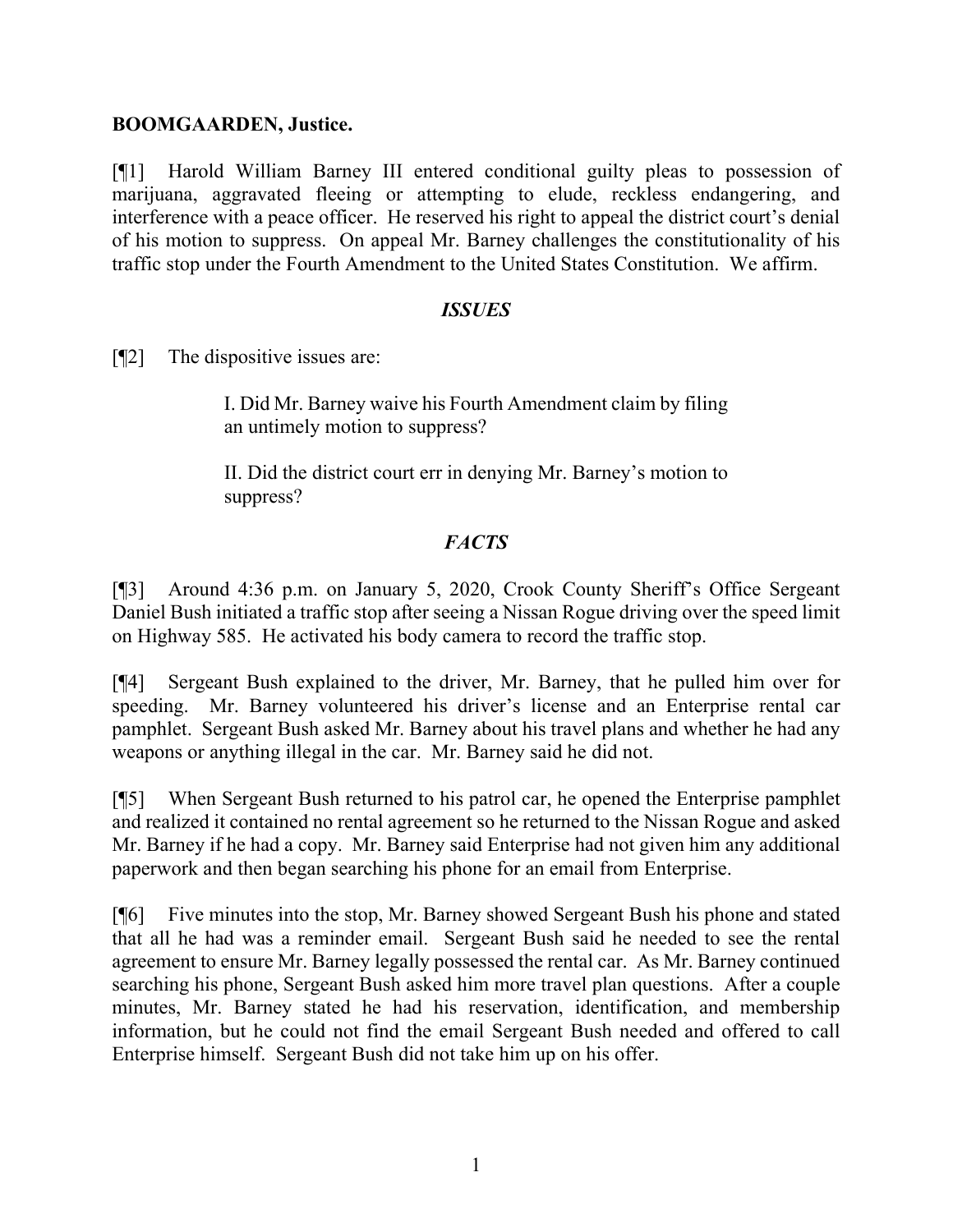[¶7] Eleven minutes into the stop, Sergeant Bush walked back towards his patrol vehicle to talk to Deputy Troy Skeens, who had arrived to assist. Sergeant Bush explained to Deputy Skeens that Mr. Barney did not have a rental agreement. He told the deputy that, based on Mr. Barney's behavior and answers to questions, he intended to conduct a free air dog sniff on the car. Though Deputy Skeens did not have a computer, Sergeant Bush asked him to verify Mr. Barney's driver's license and they discussed calling Enterprise to confirm Mr. Barney legally possessed the car.

[¶8] Sergeant Bush then returned to the Nissan Rogue and asked Mr. Barney if he had found the agreement. Mr. Barney initially said he found something but then explained there had been an issue with him having two car reservations. Sergeant Bush informed Mr. Barney he intended to walk his drug dog around the car while Mr. Barney continued searching his phone. Before doing so, Sergeant Bush asked Mr. Barney whether he had anything illegal in the car and whether he would consent to a search. Mr. Barney denied having anything illegal and did not consent. During this exchange, Sergeant Bush's body camera recorded Deputy Skeens reading Mr. Barney's driver's license information to dispatcher Jan Pruet over the radio.

[¶9] The trained drug dog alerted on the front passenger door of the Nissan Rogue about 14 minutes into the stop. Around the same time, Ms. Pruet stated over the radio that Mr. Barney's license was valid. She then began contacting Enterprise to determine whether Mr. Barney had a valid rental agreement. The verification process was lengthy because she "had to go through several channels before [reaching Enterprise's] law enforcement section[.]"

[¶10] While the rental agreement search was ongoing, Sergeant Bush spoke with Mr. Barney again. During this exchange Mr. Barney denied having any drugs in the car or having previously smoked marijuana in it. He eventually said he could not find an email identifying him as the person who rented the car. Approximately 20 minutes into the stop, Sergeant Bush informed Mr. Barney the dog had alerted to the odor of a controlled substance in the car and asked him to exit so Sergeant Bush could search it. Mr. Barney locked the doors and refused to exit. Officers spent over 30 minutes trying to convince him to exit the car. Near the end of this half hour and approximately 51 minutes into the stop Ms. Pruet confirmed over the radio that Mr. Barney had a valid rental agreement.

[¶11] Eventually, Officer Chris Tomford of the Sundance Police Department approached Mr. Barney's car with a tool to break his car window. When Mr. Barney saw this, he fled the scene. During the ensuing high speed chase after dark Mr. Barney drove over 100 miles per hour on the interstate with no headlights and forced other vehicles off the interstate. The chase continued from the interstate onto several nearby highways and roads. Mr. Barney ran several stop signs along the way before crashing his car in a ditch.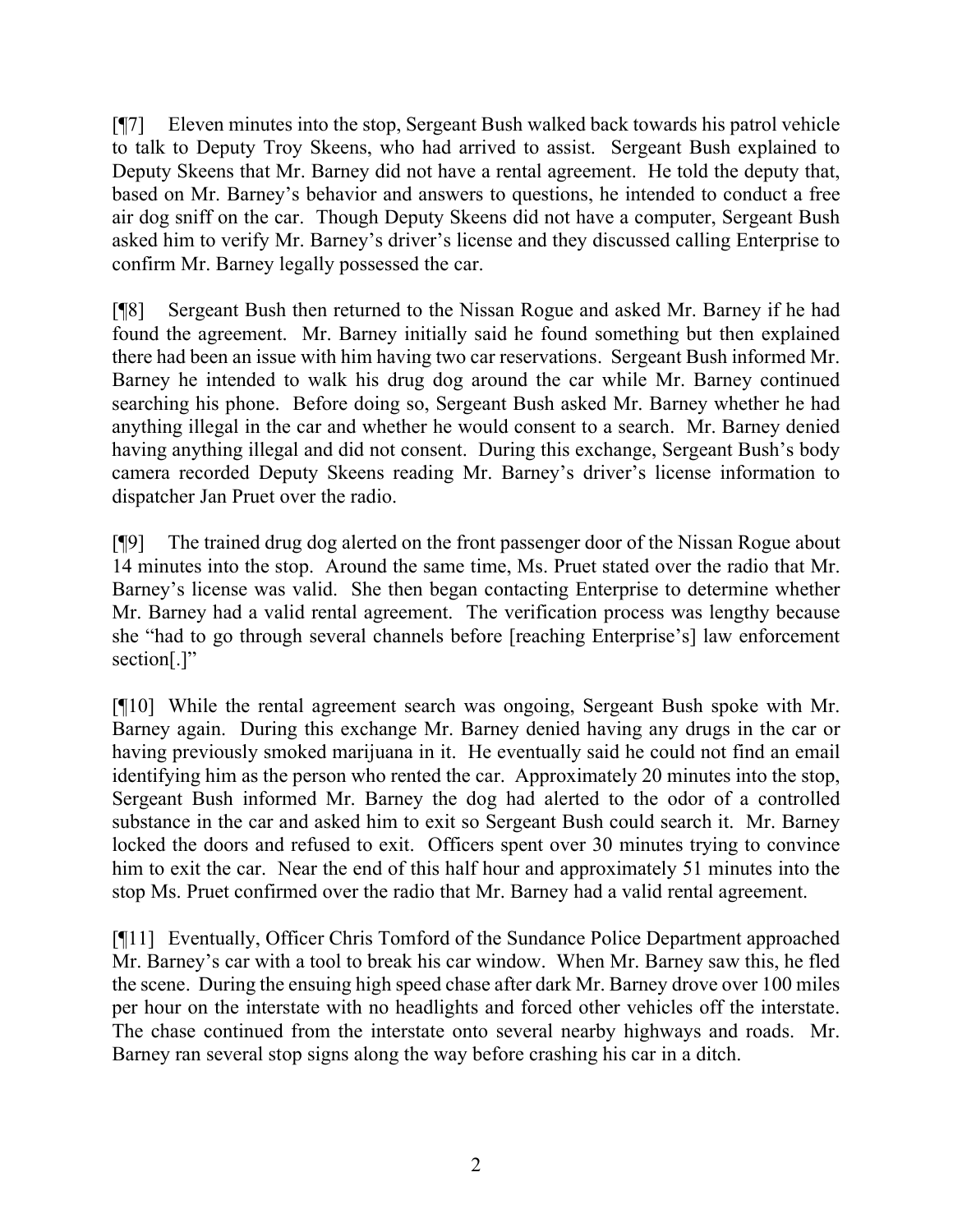[¶12] After Mr. Barney was transported for medical treatment, Sergeant Bush noticed fresh human footprints in the snow leading from the rental car into the woods. He followed the footprints and found multiple containers of marijuana hidden under brush near the tracks. The marijuana, including packaging, weighed over 13 ounces.

[¶13] The State charged Mr. Barney with nine crimes, including two counts of aggravated assault and battery (Counts 1 and 2); two counts of interference with a peace officer (Counts 3 and 4); felony possession of marijuana (Count 5); aggravated fleeing or attempting to elude (Count 6); reckless endangering (Count 7); interference with a peace officer (Count 8); and fleeing or attempting to elude (Count 9). The circuit court bound over all but Count 3 to the district court, where Mr. Barney pleaded not guilty.

[¶14] In February, the district court issued an initial case management order setting a March 12 deadline for all pretrial motions, including motions to suppress. In May, Mr. Barney's public defender moved to continue all proceedings because Mr. Barney wanted to hire private counsel. Private counsel entered an appearance and moved to extend the pretrial deadline, but the court never ruled on the request. It issued three amended case management orders, none of which extended the pretrial motion deadline.

[¶15] Mr. Barney filed his motion to suppress on June 29. He argued the following: Sergeant Bush did not have reasonable suspicion to expand the traffic stop's scope; Sergeant Bush's persistent questioning was improper and prevented him from finding his rental agreement; he produced an email confirming his rental car reservation; and the dog alert did not provide probable cause to search the car because Wyoming drug dogs cannot differentiate between marijuana and legal hemp.

[¶16] The State objected to Mr. Barney's motion to suppress as untimely. The State responded to the motion after the court scheduled a suppression hearing, primarily arguing that neither the alleged improper questions nor the dog sniff extended the stop because Mr. Barney could not produce his rental car agreement. It further argued Sergeant Bush had reasonable suspicion to prolong the stop for a dog sniff; the dog alert provided probable cause to search the car; and the exclusionary rule did not apply because Sergeant Bush did not act deliberately, recklessly, or with gross negligence.

[¶17] At the suppression hearing, Sergeant Bush testified about the traffic stop, and the court admitted a copy of his body camera video. In addition, Ms. Pruet testified about checking Mr. Barney's driver's license and contacting Enterprise to verify he legally possessed the car.

[¶18] The court denied Mr. Barney's motion to suppress on alternative grounds. First, it denied his motion as untimely because the initial case management order required all pretrial motions be filed no later than March 12 and Mr. Barney filed his motion on June 29. In the alternative, it denied his motion on the merits. The court reasoned that Sergeant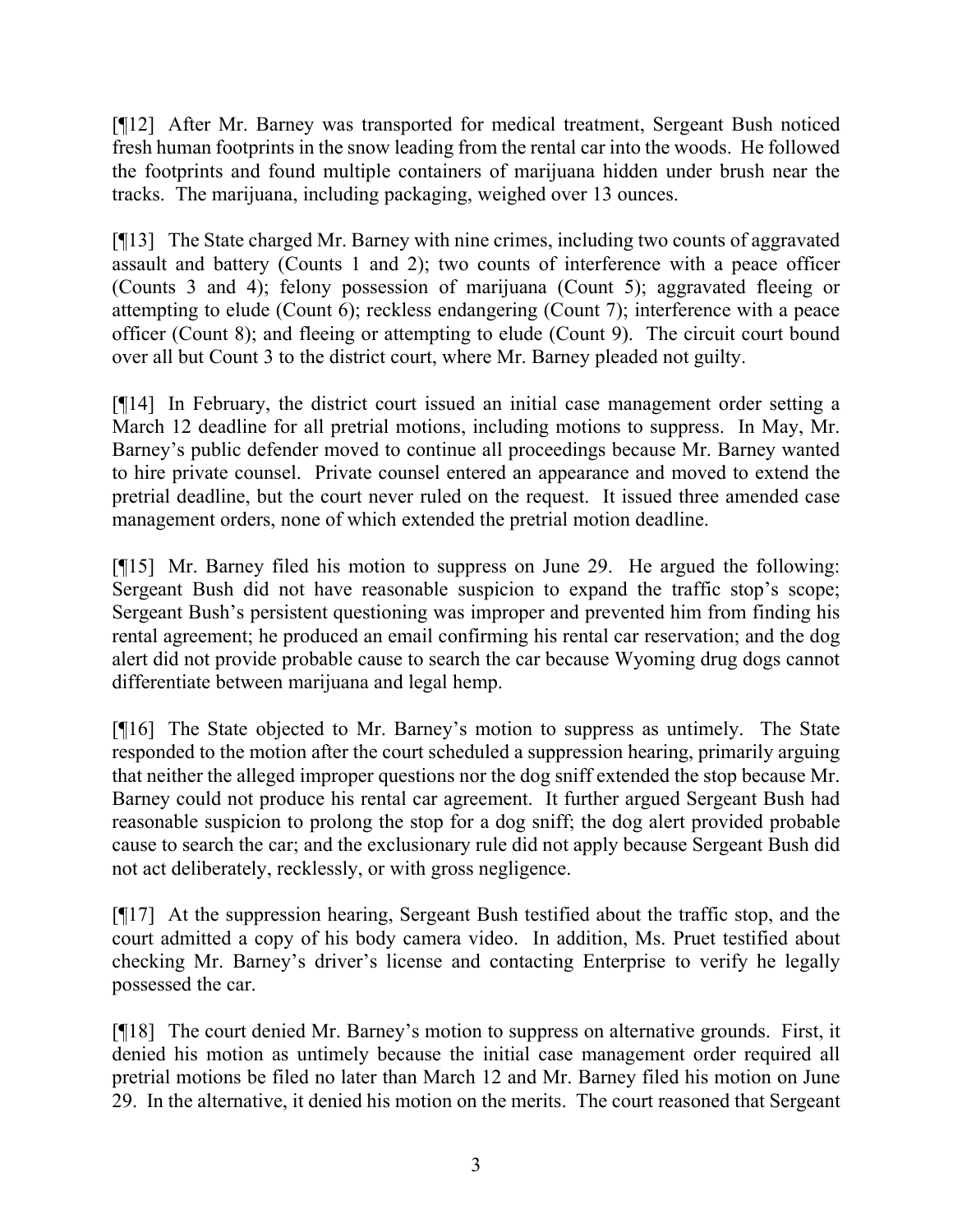Bush's persistent questioning may have been improper but it did not prolong the traffic stop because officers could reasonably detain Mr. Barney until he produced a rental car agreement, which he never did. Further, Sergeant Bush conducted the dog sniff while Deputy Skeens continued the mission of verifying Mr. Barney's driver's license and determining whether he had a valid rental agreement.

[¶19] Mr. Barney pleaded guilty to Counts 5, 6, 7, and 8, conditioned on his right to appeal the denial of his motion. The court found him guilty, dismissed the remaining counts, and ordered that he had "the right to appeal the motion to suppress heard and denied by the court in accordance with [W.R.Cr.P.]  $11(a)(2)[.]$ " It sentenced him to concurrent terms of imprisonment, suspended in favor of three years of probation. This appeal followed.

# *DISCUSSION*

## *I. Mr. Barney did not waive his Fourth Amendment claim by filing an untimely motion to suppress.*

[¶20] The parties dispute whether Mr. Barney waived his Fourth Amendment claim by filing an untimely motion to suppress. According to the State, Mr. Barney waived any argument about the merits of his Fourth Amendment claim by filing an untimely motion to suppress and failing to establish good cause to excuse his waiver under W.R.Cr.P. 12(g). According to Mr. Barney, however, we should permit him to raise his Fourth Amendment claim because the district court allowed briefing on suppression, held a suppression hearing, and accepted his conditional guilty plea after the deadline.

[¶21] "While the question of waiver is often one of fact, when the facts and circumstances relating to the subject are admitted or clearly established, waiver becomes a question of law which we consider *de novo*." *Rodriguez v. State*, 2019 WY 25, ¶ 16, 435 P.3d 399, 403 (Wyo. 2019) (citation omitted). Because the record is clear and the facts relating to waiver are not disputed, our review is de novo.

[¶22] On de novo consideration we conclude that because the court considered Mr. Barney's motion on the merits and such consideration provided the necessary foundation for Mr. Barney's conditional plea, the State cannot rely on the court's timeliness ruling as a basis to affirm.

[¶23] Neither party challenges the validity of Mr. Barney's conditional guilty plea, which requires (1) reservation of the right to appeal a specific issue in writing, (2) the State's consent, (3) the district court's approval, and (4) reservation of a dispositive issue. W.R.Cr.P. 11(a)(2); *Robinson v. State*, 2019 WY 125, ¶ 12, 454 P.3d 149, 155 (Wyo. 2019) (citing *Matthews v. State*, 2014 WY 54, ¶ 15, 322 P.3d 1279, 1281 (Wyo. 2014)). An issue is not dispositive unless reversal would require dismissal of the charges or suppression of the evidence necessary for conviction. *See Hardman v. State*, 2018 WY 24, ¶¶ 3, 4, 413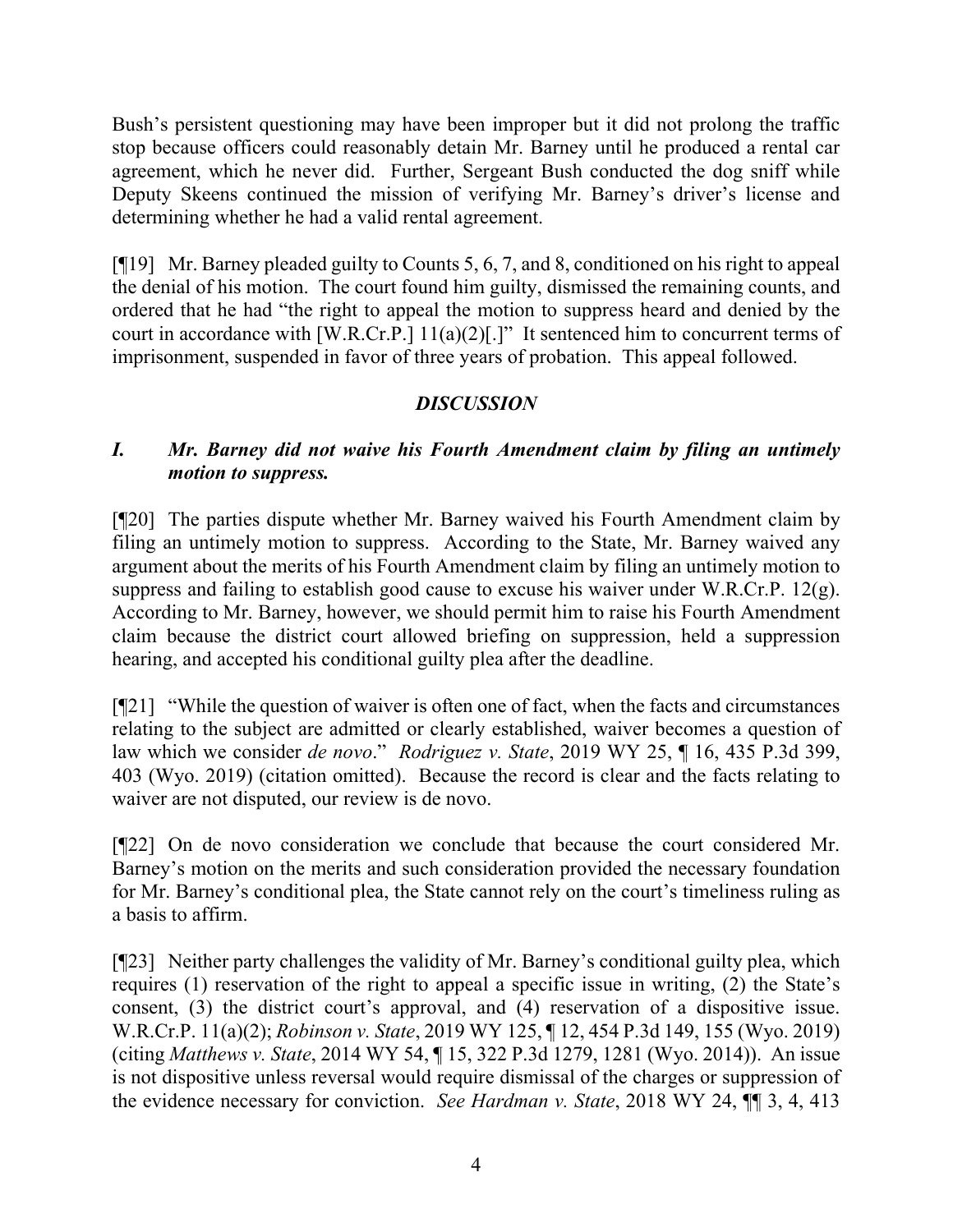P.3d 116, 117 (Wyo. 2018); *Brown v. State*, 2017 WY 45, ¶¶ 9, 12, 393 P.3d 1265, 1270, 1271 (Wyo. 2017); *Walters v. State*, 2008 WY 159, ¶¶ 21, 23, 197 P.3d 1273, 1279 (Wyo. 2008); *see also United States v. Bundy*, 392 F.3d 641, 648 (4th Cir. 2004) ("In short, there should be no trial after the specified issues are resolved by the court of appeals.").

[¶24] Therefore, Mr. Barney's valid plea could in no way rest on the timeliness of his motion to suppress, because reversal on timeliness would not require dismissal of the charges or suppression of the evidence necessary for Mr. Barney's conviction. The dispositive issue underlying Mr. Barney's valid conditional guilty plea involves the merits of his Fourth Amendment claim.

[¶25] In other words, where, as here, the court denies a motion to suppress as untimely but nevertheless rules on the merits and then allows the defendant to enter a conditional guilty plea reserving the right to appeal the denial, the State cannot rely on the timeliness ruling as a basis to affirm because timeliness is not dispositive. We therefore address the denial on the merits.

## *II. The district court did not err in denying Mr. Barney's motion to suppress.*

[¶26] The constitutionality of a seizure is a question of law we review de novo. *Elmore v. State*, 2021 WY 41, ¶ 8, 482 P.3d 358, 361 (Wyo. 2021) (citation omitted). And we may affirm on any basis found in the record. *See, e.g.*, *Wallace v. State*, 2009 WY 152, ¶ 11, 221 P.3d 967, 969 (Wyo. 2009). On our de novo review of this record, we affirm because the evidence supporting Mr. Barney's charges is admissible under the attenuation doctrine.

[¶27] The Fourth Amendment to the United States Constitution prohibits "unreasonable searches and seizures[.]" U.S. Const. amend. IV. "The exclusionary rule was adopted to effectuate [] Fourth Amendment right[s][.]" *United States v. Calandra*, 414 U.S. 338, 347, 94 S.Ct. 613, 619, 38 L.Ed.2d 561 (1974); *see also Utah v. Strieff*, 579 U.S. 232, 237, 136 S.Ct. 2056, 2061, 195 L.Ed.2d 400 (2016) (explaining that the exclusionary rule is "the principal judicial remedy to deter Fourth Amendment violations" (citation omitted)). Under the exclusionary rule, evidence obtained in violation of an individual's Fourth Amendment rights cannot be used against them in a criminal proceeding. *See, e.g.*, *Calandra*, 414 U.S. at 347, 94 S.Ct. at 619 (citations omitted); *see Strieff*, 579 U.S. at 237, 136 S.Ct. at 2061; *Hall v. State*, 2007 WY 138, ¶ 7, 166 P.3d 875, 877 (Wyo. 2007). The rule applies to the "primary evidence obtained as a direct result of an illegal search or seizure[.]" *Strieff*, 579 U.S. at 237, 136 S.Ct. at 2061 (citation omitted). It also applies to any later discovered evidence that derives from the illegal search or seizure and is thus "fruit of the poisonous tree." *Id.* (citation omitted).

[¶28] The attenuation doctrine is an exception to the exclusionary rule. *Id.*, 579 U.S. at 238, 136 S.Ct. at 2061. Under the attenuation doctrine, "[e]vidence is admissible when the connection between unconstitutional police conduct and the evidence is remote or has been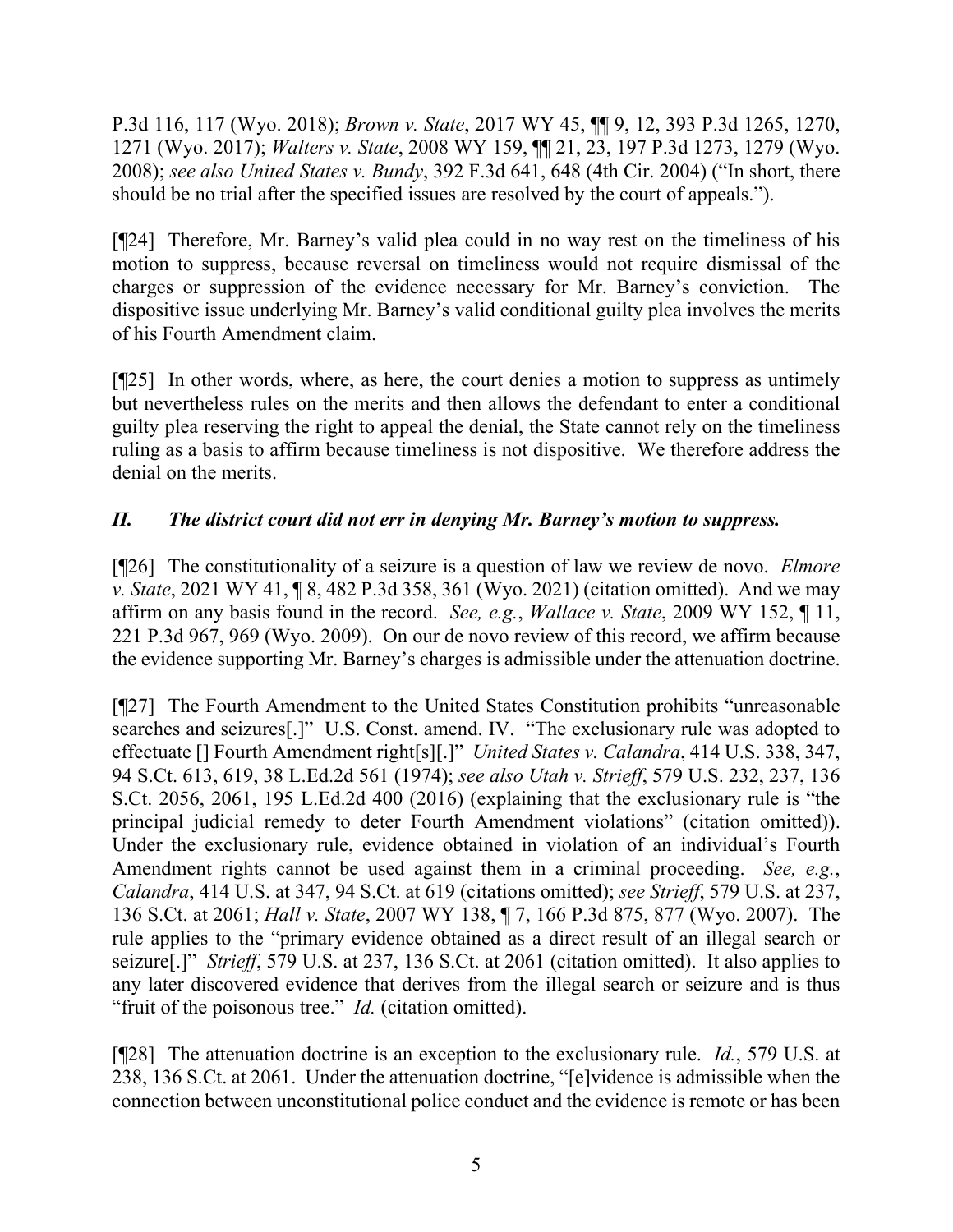interrupted by some intervening circumstance, so that 'the interest protected by the constitutional guarantee that has been violated would not be served by suppression of the evidence obtained.'" *Id.* (citation omitted).

[¶29] We consider three factors in determining whether the attenuation doctrine applies. *Id.*, 579 U.S. at 239, 136 S.Ct. at 2061–62 (citing *Brown v. Illinois*, 422 U.S. 590, 95 S.Ct. 2254, 45 L.Ed.2d 416 (1975)). The first factor examines "the 'temporal proximity' between the unconstitutional conduct and the discovery of evidence to determine how closely the discovery of evidence followed the unconstitutional [conduct]." *Id.*, 579 U.S. at 239, 136 S.Ct. at 2062 (citation omitted). The second factor "consider[s] 'the presence of intervening circumstances.'" *Id.* (citation omitted). The third factor "examine[s] 'the purpose and flagrancy of the official misconduct.'" *Id.* (citation omitted).

[¶30] As applied here, the first factor favors suppression because a "substantial time" did not elapse between the alleged unlawful police conduct and when the evidence supporting Mr. Barney's charges was obtained. *See id.*, 579 U.S. at 239, 136 S.Ct. at 2062. Sergeant Bush initiated the traffic stop around 4:36 p.m. The challenged police conduct occurred within the first 20 minutes of the stop. Mr. Barney refused to exit his car for the next 30 minutes. Though it does not contain a video of the high speed chase, the record as a whole strongly suggests the entire incident, from start (traffic stop) to finish (marijuana discovery), lasted no more than a couple hours. Consequently, substantial time did not pass between the alleged unlawful conduct and when the evidence supporting the charges was obtained. *See id.*, 579 U.S. at 239–40, 136 S.Ct. at 2062 (noting a lapse of less than two hours supported suppression in *Brown*).

[¶31] The second factor, on the other hand, strongly favors attenuation. When Mr. Barney voluntarily fled, his conduct reflected new, distinct crimes, including aggravated assault and battery, interference with a peace officer, aggravated fleeing or attempting to elude, and reckless endangering, and seriously endangered public safety. He placed Deputy Skeens and Officer Tomford in danger, as both had to move out of the way of his car when he fled. Finally, during the high speed chase, he placed officers and the public at risk, driving in the dark with no headlights, driving over 100 miles per hour on the interstate, forcing other vehicles off the interstate, and running several stop signs after leaving the interstate.

[¶32] These intervening circumstances support attenuation. *See United States v. Gallinger*, 227 F. Supp. 3d 1163, 1172–73 (D. Idaho 2017) ("Where Courts have found attenuation in a defendant's flight, it has been premised on a determination that the flight was a truly independent and voluntary act by the defendant; constituted a new, distinct crime; or posed a serious risk to public safety." (collecting cases)); *United States v. Montez-Sanchez*, 535 F. App'x 440, 441–42, 443 (5th Cir. 2013) (applying the attenuation doctrine where defendants fled in a vehicle and, in doing so, almost ran down two officers, violated traffic laws, and put officers and the public in danger); *United States v. Allen*, 619 F.3d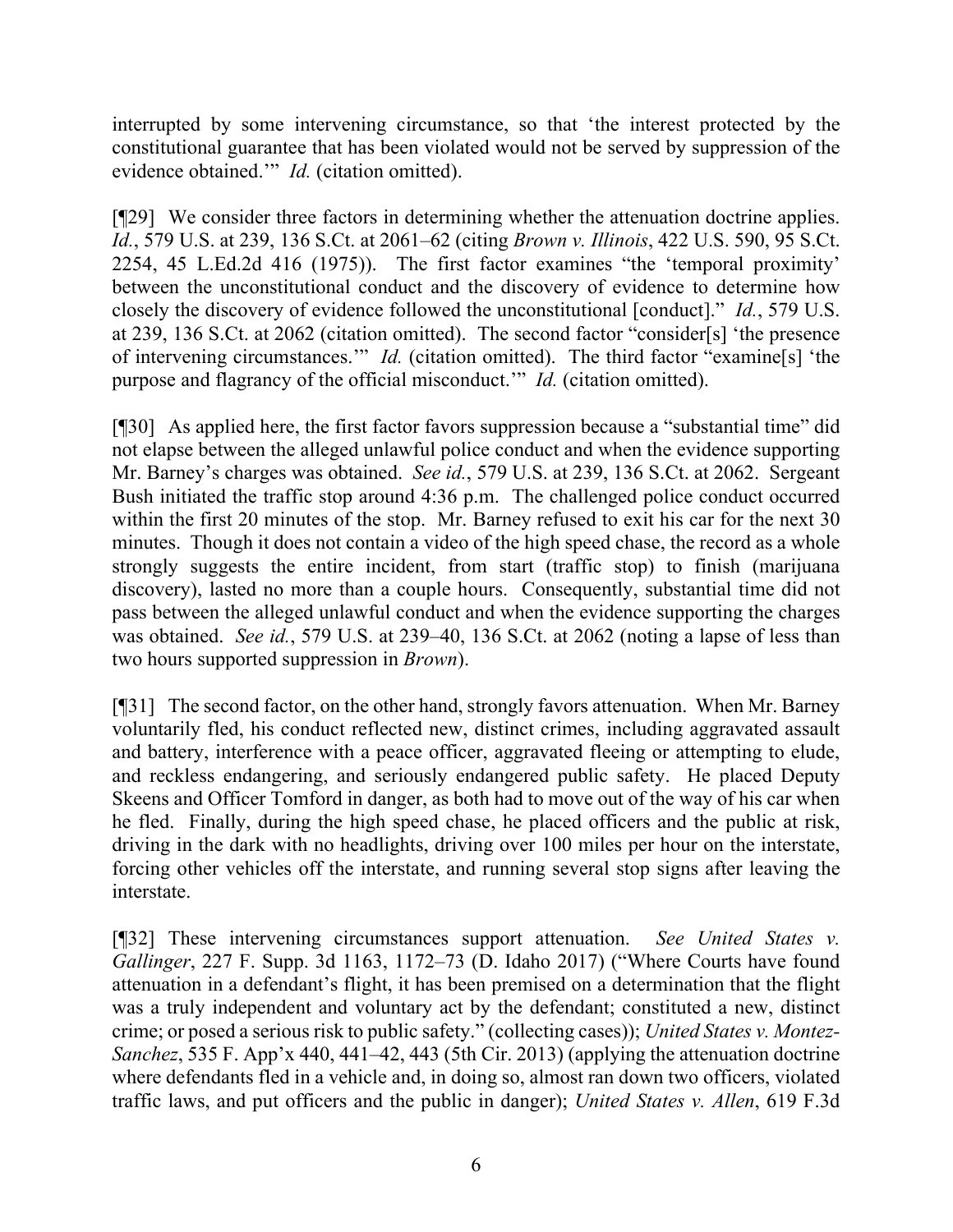518, 521, 526 (6th Cir. 2010) (declining to suppress evidence where defendant "attempt[ed] to escape from the police by leading the officers on a high-speed chase," which "constituted a new, distinct crime"); *United States v. Sheppard*, 901 F.2d 1230, 1235–36 (5th Cir. 1990) (collecting cases about flight in support of its conclusion that "Sheppard's illegal flight [in a vehicle] . . . constituted criminal activity and functioned to break any nexus between the challenged [conduct] and the evidence seized following the apprehension"); *see also* 6 Wayne R. LaFave, *Search and Seizure* § 11.4(j) (6th ed.), Westlaw (database updated Dec. 2021) (discussing cases where a person commits a criminal offense in response to an illegal arrest or search).

[¶33] The third factor also favors attenuation. "The exclusionary rule exists to deter police misconduct." *Strieff*, 579 U.S. at 241, 136 S.Ct. at 2063 (citation omitted). "The third factor of the attenuation doctrine reflects that rationale by favoring exclusion only when the police misconduct is most in need of deterrence—that is, when it is purposeful or flagrant." *Id.*

[¶34] Courts often evaluate the third factor by simply assuming, without deciding, that the alleged Fourth Amendment violations occurred. *See id.*, 579 U.S. at 239, 136 S.Ct. at 2062. We provide a more exacting analysis here, first considering which Fourth Amendment issues Mr. Barney preserved on appeal, next evaluating the likelihood any constitutional violations occurred, and finally, determining whether, even if any constitutional violations occurred, Sergeant Bush's conduct was purposeful or flagrant.

[¶35] One of Mr. Barney's primary contentions on appeal is that Sergeant Bush unconstitutionally prolonged the traffic stop by asking Deputy Skeens, who did not have a computer, to check his driver's license and whether he had a valid rental agreement. Mr. Barney may not raise this issue for the first time on appeal. Not only did the district court not address the issue, but the record is undeveloped for our review. *Cf. Mahaffy v. State*, 2021 WY 63, ¶¶ 12, 14, 486 P.3d 170, 173–74 (Wyo. 2020), *cert. denied*, 142 S.Ct. 485, 211 L.Ed.2d 294 (2021); *Brown v. State*, 2019 WY 42, ¶ 17, 439 P.3d 726, 731–32 (Wyo. 2019). Mr. Barney assumes an officer with a computer could more quickly verify a driver's license and conduct a rental car agreement check than a dispatcher could perform the same task, but the record contains no such evidence. We therefore exclude this alleged misconduct from our analysis.

[¶36] Next, Mr. Barney argues Sergeant Bush expanded the scope and duration of the stop by asking him questions about drugs and conducting a dog sniff. Mr. Barney may raise this issue on appeal but its constitutional support is weak, as his continued detention following the traffic stop to verify his authority to operate the rental vehicle appears constitutional under the circumstances. *See Hembree v. State*, 2006 WY 127, ¶ 14, 143 P.3d 905, 909 (Wyo. 2006). Sergeant Bush detained him "only for a period of time sufficiently necessary to issue the traffic citation[] and to complete his investigation into [Mr. Barney's] authority to possess and operate the rental car." *See id.* The questioning